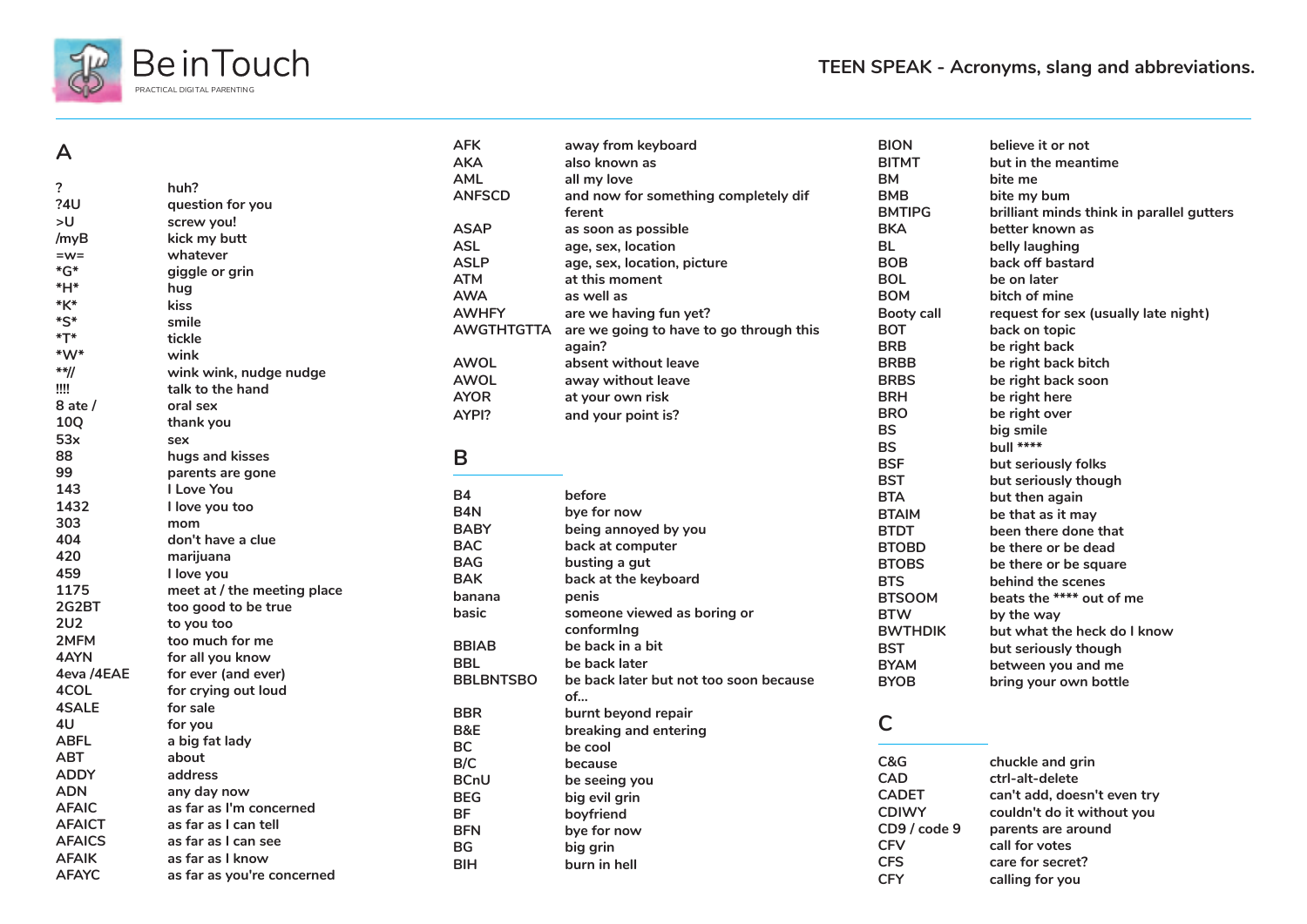| CID             | crying in disgrace              |
|-----------------|---------------------------------|
| <b>CLM</b>      | career limiting move            |
| CM@TW           | catch me at the web             |
| <b>CMIIW</b>    | correct me if I'm wrong         |
| <b>CNP</b>      | continue in next post           |
| <b>CRAFT</b>    | can't remember a ******** thing |
| <b>CRS</b>      | can't remember ****             |
| <b>CSG</b>      | chuckle snicker grin            |
| <b>CTS</b>      | changing the subject            |
| CU              | see you                         |
| CU2             | see you too                     |
| <b>CU46</b>     | see you for sex                 |
| <b>CUL</b>      | see you later                   |
| <b>CUL8R</b>    | see you later                   |
| <b>CWOT</b>     | complete waste of time          |
| <b>CWYL</b>     | chat with you later             |
| <b>CYA</b>      | see ya                          |
| <b>CYA</b>      | cover your ***                  |
| <b>CYAL8R</b>   | see ya later                    |
| <b>CYO</b>      | see you online                  |
| D               |                                 |
| Dank            | something "really good"         |
| <b>DBA</b>      | doing business as               |
| <b>DCed</b>     | disconnected                    |
| <b>DIIK</b>     | darn if i know                  |
| DGA             | digital guardian angel          |
| <b>DGARA</b>    | don't give a rats ***           |
| <b>DIKU</b>     | do I knOw you?                  |
| <b>DIRTFT</b>   | do it right the first time      |
| <b>DITYID</b>   | did I tell you I'm distressed   |
| <b>DIY</b>      | do it yourself                  |
| DL              | download                        |
| DL              | dead link                       |
| <b>DLTBBB</b>   | don't let the bed bugs bite     |
| <b>DMMGH</b>    | don't make me get hostile       |
| <b>DQMOT</b>    | don't quote me on this          |
| <b>DND</b>      | do not disturb                  |
| <b>DTC</b>      | darn this computer              |
| <b>DTRT</b>     | do the right thing              |
| <b>DTF</b>      | down to ****?                   |
| DUCT            | did you see that?               |
| <b>DWAI</b>     | don't worry about it            |
| <b>DWIM</b>     | do what I mean                  |
| <b>DWIMC</b>    | do what I mean, correctly       |
| <b>DWISNWID</b> | do what I say, not what I do    |

| <b>DYJHIW</b> | don't you just hate it when |
|---------------|-----------------------------|
| <b>DYK</b>    | do you know                 |
| E             |                             |
| <b>EAK</b>    | eating at keyboard          |
| EIE           | enough is enough            |
| EG            | evil grin                   |
| <b>EMFBI</b>  | excuse me for butting in    |
| <b>EMFJI</b>  | excuse me for jumping in    |
| <b>EMSG</b>   | email message               |
| EOD           | end of discussion           |
| <b>EOF</b>    | end of file                 |
| EOL           | end of lecture              |
| <b>EOM</b>    | end of message              |
| <b>EOS</b>    | end of story                |
| <b>EOT</b>    | end of thread               |
| EYC           | excitable, yet calm         |
|               |                             |

**F**   $\overline{F}$ 

| F                | female                           |
|------------------|----------------------------------|
| F/F              | face to face                     |
| F <sub>2</sub> F | face to face                     |
| F <sub>2</sub> P | free to play                     |
| <b>FAWC</b>      | for anyone who cares             |
| <b>FBOW</b>      | for better or worse              |
| <b>FBTW</b>      | fine, be that way                |
| <b>FCFS</b>      | first come, first served         |
| <b>FCOL</b>      | for crying out loud              |
| <b>FIFO</b>      | first in, first out              |
| <b>FISH</b>      | first in, still here             |
| <b>FOAD</b>      | **** off and die                 |
| <b>FOAF</b>      | friend of a friend               |
| <b>FOB</b>       | **** off *****                   |
| <b>FOC</b>       | free of charge                   |
| <b>FOCL</b>      | falling of chair laughing        |
| <b>FOFL</b>      | falling on the floor laughing    |
| <b>FOS</b>       | freedom of speech                |
| <b>FOTCL</b>     | falling of the chair laughing    |
| <b>FTF</b>       | face to face                     |
| <b>FTTT</b>      | from time to time                |
| <b>FTW</b>       | for the win (that's good)        |
| FU               | ****** up                        |
| <b>FUBAR</b>     | ****** up beyond all recognition |
| <b>FUDFUCT</b>   | fear, uncertainty and doubt      |

| <b>FUCT</b><br><b>FURTB</b><br><b>FWB</b><br><b>FWIW</b><br>FYA<br><b>FYEO</b><br><b>FYE</b><br><b>FYI</b> | failed under continuous testing<br>full up ready to burst<br>friends with benefits<br>for what it's worth<br>for your amusement<br>for your eyes only<br>for your entertainment<br>for your information |
|------------------------------------------------------------------------------------------------------------|---------------------------------------------------------------------------------------------------------------------------------------------------------------------------------------------------------|
| G                                                                                                          |                                                                                                                                                                                                         |
| G                                                                                                          | grin                                                                                                                                                                                                    |
| G2B                                                                                                        | going to bed                                                                                                                                                                                            |
| G&BIT                                                                                                      | grin & bear it                                                                                                                                                                                          |
| G <sub>2</sub> G                                                                                           | got to go                                                                                                                                                                                               |
| G2GGS2D                                                                                                    | got to go get something to drink                                                                                                                                                                        |
| G2GTAC                                                                                                     | got to go take a crap                                                                                                                                                                                   |
| G2GTAP                                                                                                     | got to go take a pee                                                                                                                                                                                    |
| <b>GA</b>                                                                                                  | go ahead                                                                                                                                                                                                |
| <b>GAFIA</b>                                                                                               | get away from it all                                                                                                                                                                                    |
| GAL                                                                                                        | get a life                                                                                                                                                                                              |
| GAS                                                                                                        | greetings and salutations                                                                                                                                                                               |
| <b>GBH</b>                                                                                                 | great big hug                                                                                                                                                                                           |
| GBH&K                                                                                                      | great big hug and kisses                                                                                                                                                                                |
| GBY                                                                                                        | god bless you                                                                                                                                                                                           |
| GD&H                                                                                                       | grinning, ducking and hiding                                                                                                                                                                            |
| GD&R                                                                                                       | grinning, ducking and running                                                                                                                                                                           |
| GD&RAFAP                                                                                                   | grinning, ducking and running as<br>fast as possible                                                                                                                                                    |
| GD&REF&F                                                                                                   | grinning, ducking and running even<br>further and faster                                                                                                                                                |
| GD&RF                                                                                                      | grinning, ducking and running fast                                                                                                                                                                      |
| GD&RVF                                                                                                     | grinning, ducking and running very fast                                                                                                                                                                 |
| GD&W                                                                                                       | grin, duck and wave                                                                                                                                                                                     |
| GDW                                                                                                        | grin, duck and wave                                                                                                                                                                                     |
| GF                                                                                                         | girlfriend                                                                                                                                                                                              |
| <b>GFETE</b>                                                                                               | grinning from ear to ear                                                                                                                                                                                |
| <b>GFN</b>                                                                                                 | gone for now                                                                                                                                                                                            |
| <b>GFU</b>                                                                                                 | good for you                                                                                                                                                                                            |
| GG                                                                                                         | good game                                                                                                                                                                                               |
| GGU2                                                                                                       | good game you too                                                                                                                                                                                       |
| <b>GIGO</b>                                                                                                | garbage in garbage out                                                                                                                                                                                  |
| GJ                                                                                                         | good job                                                                                                                                                                                                |
| GL                                                                                                         | good luck                                                                                                                                                                                               |
| GL&GH                                                                                                      | good luck and good hunting                                                                                                                                                                              |
| GМ                                                                                                         | good morning / good move / good                                                                                                                                                                         |
| match                                                                                                      |                                                                                                                                                                                                         |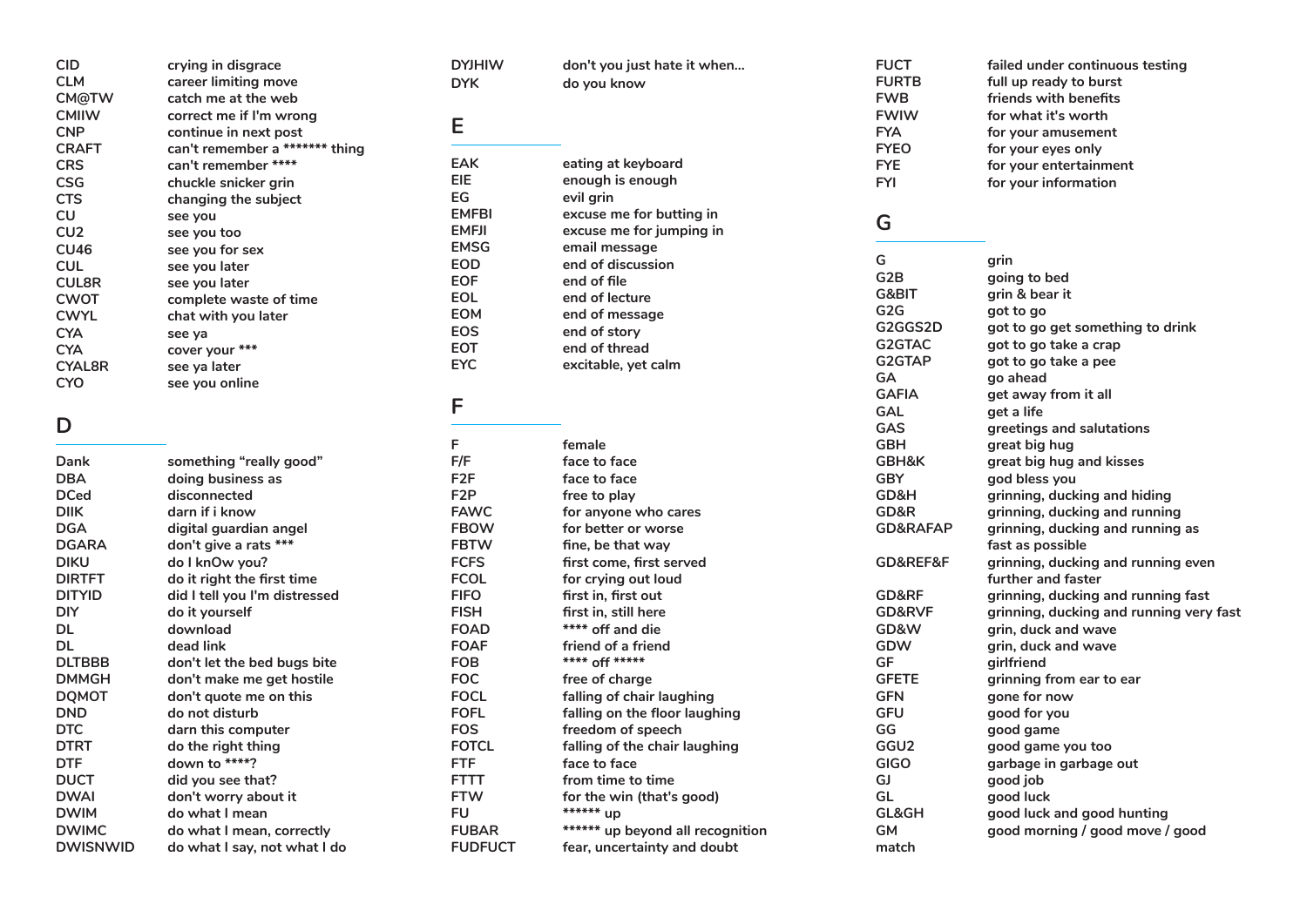| <b>GMAB</b><br><b>GMAO</b><br><b>GMBO</b><br><b>GNBLFY</b><br><b>GMTA</b><br>GN (GN8)<br><b>GNOC</b><br>GOK<br>GOWI<br>GR <sub>8</sub> | give me a break<br>giggling my *** off<br>giggling my butt off<br>got nothing but love for you<br>great minds think alike<br>good night<br>get naked on cam (webcam)<br>god only knows<br>get on with it<br>great | Hook up<br><b>HSIK</b><br><b>HSWM</b><br>HТ<br>HTH<br><b>HTHBE</b><br>HUD/H<br><b>HYLMS</b> |
|----------------------------------------------------------------------------------------------------------------------------------------|-------------------------------------------------------------------------------------------------------------------------------------------------------------------------------------------------------------------|---------------------------------------------------------------------------------------------|
| GR&D                                                                                                                                   | grinning, running and ducking                                                                                                                                                                                     | I                                                                                           |
| GtG                                                                                                                                    | got to go                                                                                                                                                                                                         |                                                                                             |
| <b>GTSY</b>                                                                                                                            | glad to see you                                                                                                                                                                                                   | <b>IAC</b>                                                                                  |
| <b>GYPO</b>                                                                                                                            | get your pants off                                                                                                                                                                                                | IC<br><b>IAE</b>                                                                            |
|                                                                                                                                        |                                                                                                                                                                                                                   | IAG                                                                                         |
| н                                                                                                                                      |                                                                                                                                                                                                                   | <b>IAG</b>                                                                                  |
|                                                                                                                                        |                                                                                                                                                                                                                   | <b>IBN</b>                                                                                  |
| н                                                                                                                                      | hug                                                                                                                                                                                                               | <b>ICOCBW</b>                                                                               |
| H <sub>8</sub>                                                                                                                         | hate (H1 - H9 indicating levels of                                                                                                                                                                                | <b>ICYMI</b>                                                                                |
|                                                                                                                                        | hate)                                                                                                                                                                                                             | <b>IDC</b>                                                                                  |
| H/O                                                                                                                                    | hold on                                                                                                                                                                                                           | <b>IDGI</b>                                                                                 |
| H&K                                                                                                                                    | hug and kiss                                                                                                                                                                                                      | <b>IDGARA</b>                                                                               |
| <b>HAK</b>                                                                                                                             | hug and kiss                                                                                                                                                                                                      | <b>IDGW</b>                                                                                 |
| <b>HAGD</b>                                                                                                                            | have a good day                                                                                                                                                                                                   | IDI                                                                                         |
| <b>HAGN</b>                                                                                                                            | have a good night                                                                                                                                                                                                 | <b>IDK</b>                                                                                  |
| <b>HAGS</b>                                                                                                                            | have a good summer                                                                                                                                                                                                | <b>IDTT</b>                                                                                 |
| HAG1                                                                                                                                   | have a good one                                                                                                                                                                                                   | <b>IFVB</b>                                                                                 |
| <b>HAHA</b><br><b>HAND</b>                                                                                                             | having a heart attack                                                                                                                                                                                             | <b>IGP</b><br><b>IGTP</b>                                                                   |
| HВ                                                                                                                                     | have a nice day<br>hug back                                                                                                                                                                                       | <b>IHTFP</b>                                                                                |
| HB                                                                                                                                     | hurry back                                                                                                                                                                                                        | <b>IHTFP</b>                                                                                |
| HF                                                                                                                                     | have fun                                                                                                                                                                                                          | <b>IHU</b>                                                                                  |
| HН                                                                                                                                     | holding hands                                                                                                                                                                                                     | <b>IHY</b>                                                                                  |
| <b>HHIS</b>                                                                                                                            | hanging head in shame                                                                                                                                                                                             | Ш                                                                                           |
| <b>HHJK</b>                                                                                                                            | ha ha, just kidding                                                                                                                                                                                               | <b>IIT</b>                                                                                  |
| LOHH                                                                                                                                   | ha ha, only joking                                                                                                                                                                                                | <b>IIR</b>                                                                                  |
| <b>HHOK</b>                                                                                                                            | ha ha, only kidding                                                                                                                                                                                               | <b>IIRC</b>                                                                                 |
| <b>HHOS</b>                                                                                                                            | ha ha, only seriously                                                                                                                                                                                             | <b>IJWTK</b>                                                                                |
| <b>HIH</b>                                                                                                                             | hope it helps                                                                                                                                                                                                     | <b>IJWTS</b>                                                                                |
| <b>HILIACACLO</b>                                                                                                                      | help I lapsed into a coma and can't log off                                                                                                                                                                       | ΙK                                                                                          |
| Hit it                                                                                                                                 | would have or have had sex                                                                                                                                                                                        | <b>IKWUM</b>                                                                                |
| <b>HIWTH</b>                                                                                                                           | hate it when that happens                                                                                                                                                                                         | <b>ILBCNU</b>                                                                               |
| <b>HLM</b>                                                                                                                             | he loves me                                                                                                                                                                                                       | ILU / ILY                                                                                   |
| <b>HMS</b>                                                                                                                             | hanging myself                                                                                                                                                                                                    | <b>ILYFAE</b>                                                                               |
| <b>HMT</b><br><b>HMWK</b>                                                                                                              | here's my try<br>homework                                                                                                                                                                                         | <b>IMAO</b><br><b>IMFAO</b>                                                                 |
| <b>HOAS</b>                                                                                                                            | hold on a second                                                                                                                                                                                                  | <b>IMBO</b>                                                                                 |
|                                                                                                                                        |                                                                                                                                                                                                                   |                                                                                             |

| Hook up                                                        | get sexual                                                                                                         |
|----------------------------------------------------------------|--------------------------------------------------------------------------------------------------------------------|
| <b>HSIK</b>                                                    | how should i know                                                                                                  |
| <b>HSWM h</b>                                                  | have sex with me                                                                                                   |
| НT                                                             | heard through                                                                                                      |
| HTH                                                            | hope this helps                                                                                                    |
| <b>HTHBE</b>                                                   | hope this has been enlightening                                                                                    |
| HUD / HYD                                                      | how are you doing?                                                                                                 |
| <b>HYLMS</b>                                                   | hate you like my sister                                                                                            |
| ı                                                              |                                                                                                                    |
| IAC                                                            | in any case                                                                                                        |
| ıс                                                             | l see                                                                                                              |
| <b>IAE</b>                                                     | in any event                                                                                                       |
| <b>IAG</b>                                                     | it's all good                                                                                                      |
| IAG                                                            | I am gay                                                                                                           |
| <b>IBN</b>                                                     | I'm buck naked                                                                                                     |
| <b>ICOCBW</b>                                                  | I could of course be wrong                                                                                         |
| <b>ICYMI</b>                                                   | In case you missed it                                                                                              |
| IDC                                                            | I don't care                                                                                                       |
| <b>IDGI</b>                                                    | I don't get it                                                                                                     |
| <b>IDGARA</b>                                                  | I don't give a rat's ***                                                                                           |
| <b>IDGW</b>                                                    | in a good way                                                                                                      |
| IDI                                                            | I doubt it                                                                                                         |
| IDK<br><b>IDTT</b><br><b>IFVB</b><br><b>IGP</b><br><b>IGTP</b> | I don't know<br>I'll drink to that<br>I feel very bad<br>I gotta pee<br>get the point<br>I hate this ******* place |
| <b>IHTFP</b><br><b>IHTFP</b><br><b>IHU</b><br><b>IHY</b><br>Ш  | I have truly found paradise<br>I hate you<br>I hate you<br>I'm impressed                                           |
| IIT                                                            | I'm impressed too                                                                                                  |
| IIR                                                            | if I recall                                                                                                        |
| <b>IIRC</b>                                                    | if I recall correctly                                                                                              |
| <b>IJWTK</b>                                                   | I just want to know                                                                                                |
| <b>IJWTS</b>                                                   | I just want to say                                                                                                 |
| IΚ                                                             | I know                                                                                                             |
| <b>IKWUM</b>                                                   | I know what you mean                                                                                               |
| <b>ILBCNU</b>                                                  | I'll be seeing you                                                                                                 |
| ILU / ILY                                                      | I love you                                                                                                         |
| <b>ILYFAE</b>                                                  | I love you forever and ever                                                                                        |
| <b>IMAO</b>                                                    | in my arrogant opinion                                                                                             |
| <b>IMFAO</b>                                                   | in my ******** arrogant opinion                                                                                    |
| <b>IMBO</b>                                                    | in my bloody opinion                                                                                               |

| <b>IMCO</b>   | in my considered opinion       |
|---------------|--------------------------------|
| IME           | in my experience               |
| <b>IMHO</b>   | in my humble opinion           |
| <b>IMNSHO</b> | in my, not so humble opinion   |
| <b>IMO</b>    | in my opinion                  |
| <b>IMOBO</b>  | in my own biased opinion       |
|               |                                |
| <b>IMPOV</b>  | in my point of view            |
| IMP           | I might be pregnant            |
| IMY           | I miss you                     |
| <b>IMYSM</b>  | I miss you so much             |
| <b>INAL</b>   | I'm not a lawyer               |
| <b>INPO</b>   | in no particular order         |
| <b>IOW</b>    | in other words                 |
| <b>IRL</b>    | in real life                   |
| <b>IRMFI</b>  | I reply merely for information |
| <b>IRSTBO</b> | it really sucks the big one    |
| IS            | I'm sorry                      |
| <b>ISTM</b>   | it seems to me                 |
| <b>ISTR</b>   | I seem to recall               |
| <b>ISWYM</b>  | I see what you mean            |
| <b>ITFA</b>   | in the final analysis          |
| <b>ITRO</b>   | in the reality of              |
| <b>ITRW</b>   | in the real world              |
| <b>ITSFWI</b> | if the shoe fits, wear it      |
| <b>IVL</b>    | in virtual live                |
| <b>IWALY</b>  | I will always love you         |
| <b>IWBNI</b>  | it would be nice if            |
| <b>IWSN</b>   | I want sex now                 |
| <b>IYKWIM</b> | if you know what I mean        |
| <b>IYSWIM</b> | if you see what I mean         |
|               |                                |
| J             |                                |
|               |                                |
| <b>JAM</b>    | just a minute                  |
| JAS           | just a second                  |
| JIC           | just in case                   |
| <b>JJWY</b>   | just joking with you           |
| JK            | just kidding                   |
| <b>JMHO</b>   | just my humble opinion         |
| <b>JMO</b>    | just my opinion                |
| JP            | just playing                   |
| <b>JTLYK</b>  | just to let you know           |
| JW            | just wondering                 |
|               |                                |

**J**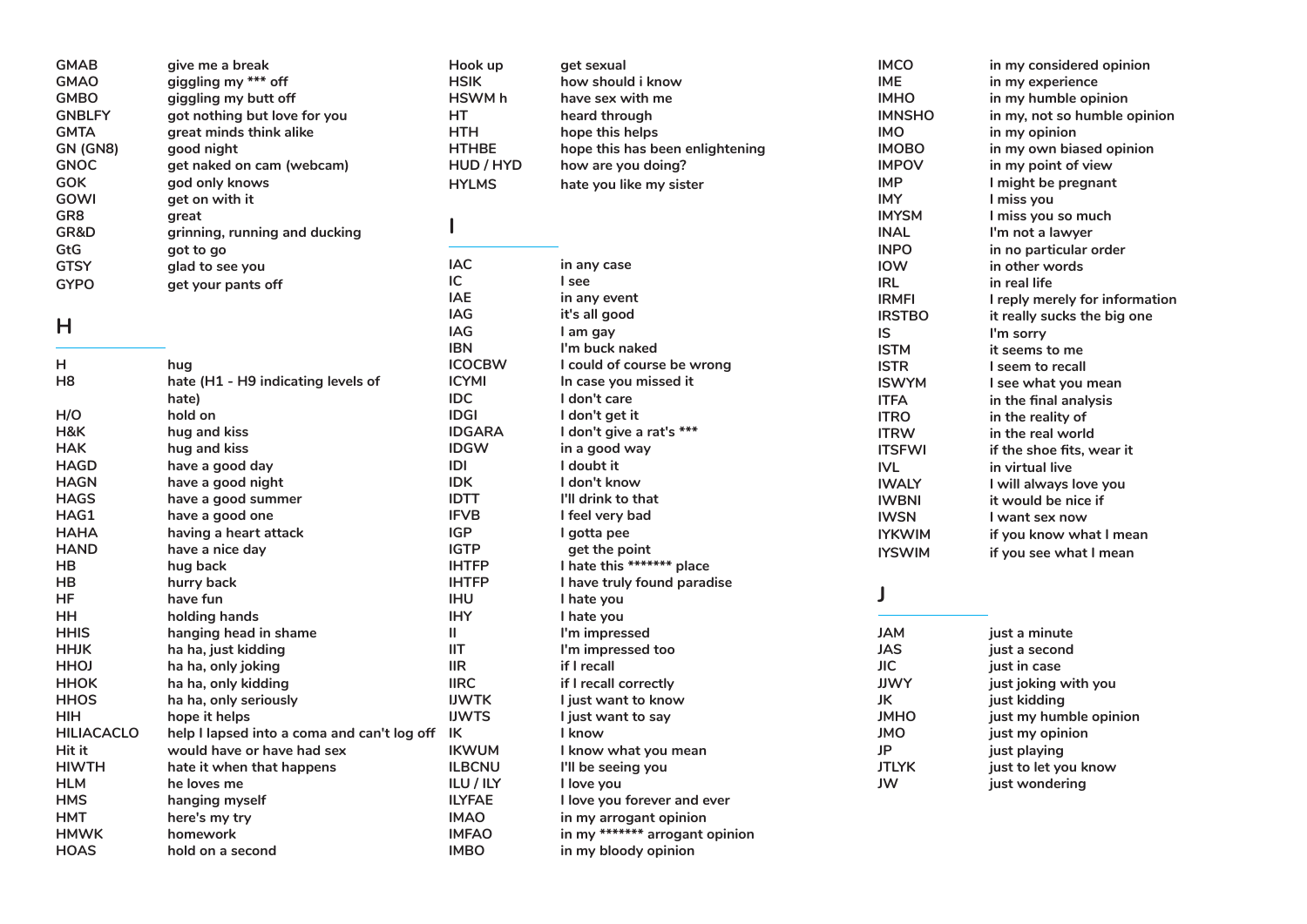| К                |                           |
|------------------|---------------------------|
| ĸ                | OΚ                        |
| ĸ                | kiss                      |
| <b>KHYF</b>      | know how you feel         |
| КB               | kiss back                 |
| <b>KISS</b>      | keep it simple sister     |
| KIS(S)           | keep it simple (stupid)   |
| <b>KISS</b>      | keeping it sweetly simple |
| KIT              | keep in touch             |
| KMA              | kiss my ass               |
| <b>KMB</b>       | kiss my butt              |
| <b>KMS</b>       | kill myself               |
| <b>KMSMA</b>     | kiss my shiny metal ass   |
| <b>KOTC</b>      | kiss on the cheek         |
| KOTL             | kiss on the lips          |
| <b>KPC</b>       | keeping parents clueless  |
| <b>KUTGW k</b>   | keep up the good work     |
| <b>KWIM</b>      | know what I mean?         |
| <b>KYS</b>       | kill yourself             |
|                  |                           |
|                  | laugh                     |
| L <sub>33t</sub> | elite                     |

| <b>LOMLILY</b>   | light of my life, I love you     |
|------------------|----------------------------------|
| <b>LOOL</b>      | laughing out outrageously loud   |
| <b>LSHIPMP</b>   | laughing so hard I peed my pants |
| <b>LSHMBB</b>    | laughing so hard my belly is     |
|                  | bouncing                         |
| <b>LSHMBH</b>    | laughing so hard my belly hurts  |
| <b>LTNS</b>      | long time no see                 |
| <b>LTR</b>       | long term relationship           |
| <b>LTS</b>       | laughing to self                 |
| <b>LULAS</b>     | love you like a sister           |
| <b>LUWAMH</b>    | love you with all my heart       |
| LY               | love ya                          |
| <b>LYK</b>       | let you know                     |
| <b>LYL</b>       | love ya lots                     |
| <b>LYLAB</b>     | love ya like a brother           |
| <b>LYLAS</b>     | love ya like a sister            |
| M                |                                  |
| м                |                                  |
| <b>MB</b>        | male                             |
| <b>MILF</b>      | maybe<br>mother I'd like to **** |
| <b>MOS</b>       | mom over shoulder                |
| <b>MOOS</b>      | member of opposite sex           |
| <b>MOSS</b>      | member of same sex               |
| <b>MPFP</b>      | my personal **** buddy           |
| <b>MYOB</b>      | mind your own business           |
| <b>MWBRL</b>     | More Will Be Revealed Later      |
| M <sub>8</sub>   | mate                             |
|                  |                                  |
| N                |                                  |
| N                | in                               |
| N <sub>2</sub> M | not too much                     |

LOL laughing out loud<br>
LOL lots of love **LOL lots of love LOL** lots of luck<br> **LOLA** laughing ou

LOLA laughing out loud again<br>
LOML light of my life (or love o

**LOML** light of my life (or love of my life)<br>
LOMLILY light of my life, I love you

| in                                      |
|-----------------------------------------|
| not too much                            |
| not cool                                |
| not a lot of people know that           |
| anyone                                  |
| meet under the pretence of watching TV  |
| together when actually planning to meet |
| to "make out" or have sex               |
| nobody ever tells us anything           |
|                                         |

| NFI            | no ******* idea               |
|----------------|-------------------------------|
| N1             | nice one                      |
| NGL            | not gonna lie                 |
| <b>NIFOC</b>   | nude in front of computer     |
| <b>NL</b>      | not likely                    |
| NΜ             | never mind / nothing much     |
| NMH            | not much here                 |
| <b>NMJC</b>    | nothing much, just chillin'   |
| <b>NOM</b>     | no offense meant              |
| <b>NOTTOMH</b> | not of the top of my mind     |
| <b>NOYB</b>    | none of your business         |
| <b>NOYFB</b>   | none of your ******* business |
| ΝP             | no problem                    |
| NTA            | non-technical acronym         |
| N/S            | no ****                       |
| NVM            | never mind                    |
|                |                               |

# **O**

| OBTW        | oh, by the way                   |
|-------------|----------------------------------|
| ос          | open crib (no parents at home)   |
| OIC         | oh, I see                        |
| OF          | on fire                          |
| <b>OFIS</b> | on floor with stitches           |
| он          | overheard                        |
| ОΚ          | abbreviation of oll korrect (all |
|             | correct)                         |
| OL          | old lady (wife, girlfriend)      |
| OLL         | on-line love                     |
| OМ          | old man (husband, boyfriend)     |
| OMG         | oh my god / gosh / goodness      |
| ooc         | out of character                 |
| от          | off topic / other topic          |
| отон        | on the other hand                |
| OTP         | on the phone                     |
| оттомн      | off the top of my head           |
|             |                                  |

### **P**

| P911          | parent alert                     |
|---------------|----------------------------------|
| <b>PAW</b>    | parents are watching             |
| <b>PAL</b>    | parents are listening            |
| <b>PDS</b>    | please don't shoot               |
| <b>PDOMA</b>  | pulled directly out of my ***    |
| <b>PEBCAK</b> | problem exists between chair and |
|               | keyboard                         |
| PIR           | parent in room                   |
|               |                                  |

| L             | laugh                         |
|---------------|-------------------------------|
| L33t          | elite                         |
| L8R           | later                         |
| L8R G8R       | later gator                   |
| LAB           | life's a *****                |
| LAM           | leave a message               |
| LBR           | little boy's room             |
| LD            | long distance                 |
| LG            | lovely greetings              |
| <b>LGBNAF</b> | let's get butt naked and **** |
| LGR           | little girl's room            |
| LHM           | Lord help me                  |
| LHU           | Lord help us                  |
| LL&P          | live long & prosper           |
| LNK           | love and kisses               |
| LMA           | leave me alone                |
| LMABO         | laughing my ass back on       |
| LMAO          | laughing my ass off           |
| LYLAS         | love you like a sister        |
| MBO           | laughing my butt off          |
| <b>LMHO</b>   | laughing my head off          |
| LMIRL         | let's meet in real life       |
| <b>LMFAO</b>  | laughing my fat *** off       |
| LMK           | let me know                   |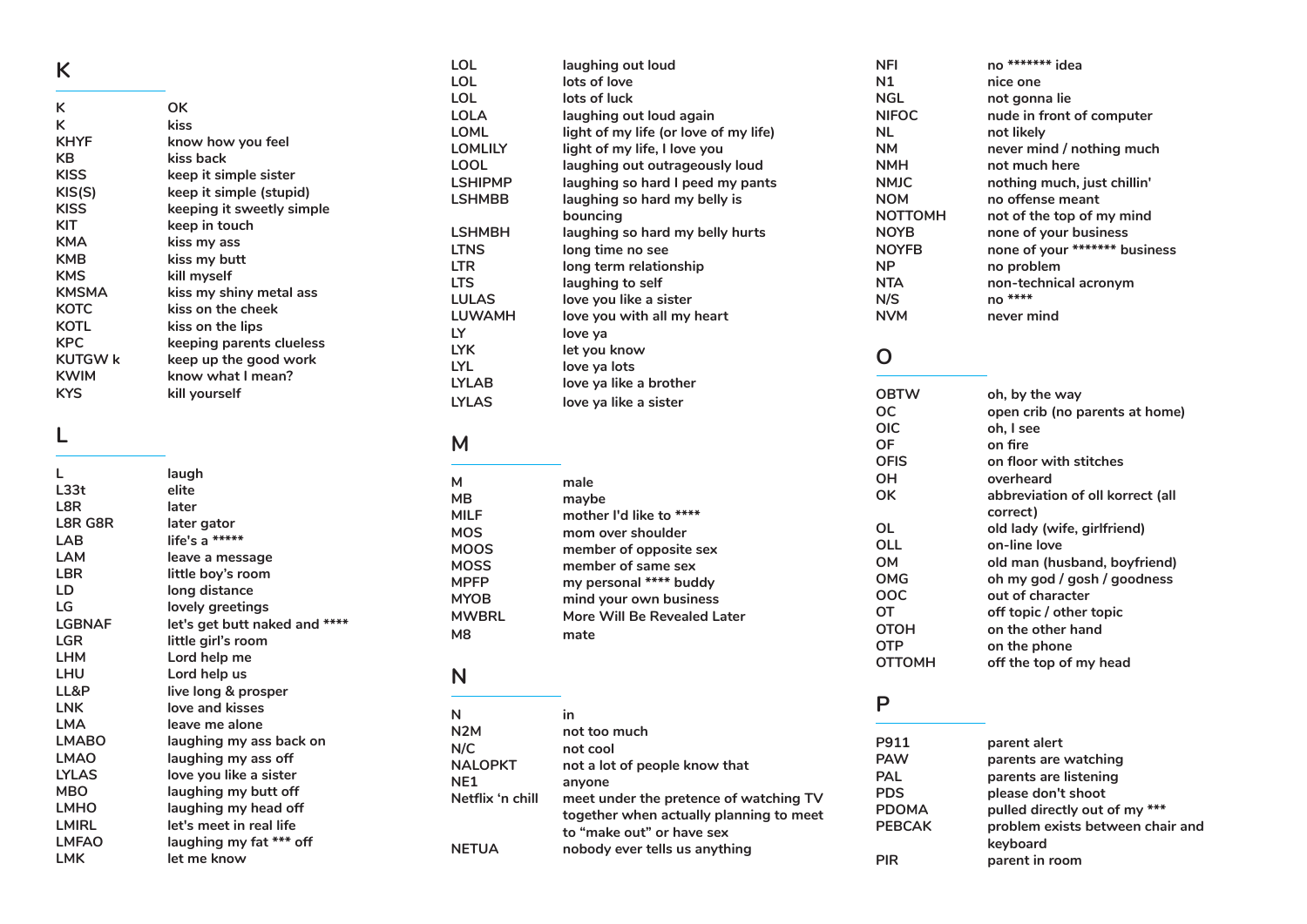| <b>PLZ</b>              | please                                         |
|-------------------------|------------------------------------------------|
| <b>PM</b>               | private message                                |
| <b>PMJI</b>             | pardon my jumping in                           |
| <b>PMFJI</b>            | pardon me for jumping in                       |
| <b>PMP</b>              | peed my pants                                  |
| <b>POAHF</b>            | put on a happy face                            |
| <b>POOF</b>             | I have left the chat                           |
| pornado                 | large amount of pornographic                   |
|                         | content                                        |
| <b>POTB</b>             | pats on the back                               |
| <b>POS</b>              | parents over shoulder                          |
| <b>POTS</b>             | parents over the shoulder /                    |
|                         | watching                                       |
| <b>PPL</b>              | people                                         |
| PS                      | post script                                    |
| <b>PSA</b>              | public show of affection                       |
| P911                    | parent emergency                               |
|                         |                                                |
|                         |                                                |
| $\overline{\mathsf{Q}}$ |                                                |
|                         |                                                |
| Q4U                     | question for you                               |
| QSL                     | reply                                          |
| <b>QSO</b>              | conversation                                   |
| QT                      | cutie                                          |
|                         |                                                |
|                         |                                                |
| R                       |                                                |
|                         |                                                |
|                         |                                                |
| <b>RCed</b>             | reconnected                                    |
| RE                      | hi again (same as re's)                        |
| <b>RIHAD</b>            | rot in hell and die                            |
| <b>ROFL</b>             | rolling on floor laughing                      |
| <b>ROFLAPMP</b>         | rolling on floor laughing and peed my          |
|                         | pants                                          |
| <b>ROFLMAO</b>          | rolling on floor laughing my *** off           |
| <b>ROFLOLAY</b>         | rolling on floor laughing out loud at          |
|                         | you                                            |
|                         | ROFLOLTSDMC rolling on floor laughing out loud |
|                         | tears streaming down my cheeks                 |
| <b>ROFLOLWTIME</b>      | rolling on floor laughing out loud             |
|                         | with tears in my eyes                          |
| <b>ROFLOLUTS</b>        | rolling on floor laughing out loud             |
|                         | unable to speak                                |
| <b>ROTFL</b>            | rolling on the floor laughing                  |
| RT                      | <b>ReTweet (Repeat or forwarding for</b>       |
|                         | <b>Twitters instead of emails)</b>             |
| RM<br><b>RTM</b>        | remake<br>read the manual                      |

| <b>RTSM</b>    | read the stupid manual  |
|----------------|-------------------------|
| <b>RU/18</b>   | are you over 18?        |
| <b>RUH</b>     | are you horny?          |
| <b>RUMOF</b>   | are you male or female? |
| <b>RUTTM</b>   | are you talking to me?  |
| <b>RUUP4IT</b> | are you up for it?      |
| <b>RVD</b>     | really very dumb        |
|                |                         |

# **S**

| S <sub>2</sub> R<br>send to receive                     |  |
|---------------------------------------------------------|--|
| <b>SAMAGAL</b><br>stop annoying me and get a live       |  |
| <b>SCNR</b><br>sorry, could not resist                  |  |
| <b>SETE</b>                                             |  |
| smiling ear to ear                                      |  |
| <b>SGTM</b><br>silently giggling to myself              |  |
| <b>SH</b><br>so hot                                     |  |
| SH<br>same here                                         |  |
| <b>SHICPMP</b><br>so happy I could pee my pants         |  |
| slaps head in disgust<br><b>SHID</b>                    |  |
| <b>SHMILY</b><br>see how much I love you                |  |
| <b>SIF</b><br>as if                                     |  |
| <b>SMH</b><br>shaking my head casual sex                |  |
| situation normal, all ****** up<br><b>SNAFU</b>         |  |
| Snatched on point/ very good / well styled              |  |
| SΟ<br>significant other                                 |  |
| <b>SOHF</b><br>sense of humour failure                  |  |
| <b>SOMY</b><br>sick of me yet?                          |  |
| <b>SPAM</b><br>stupid persons' advertisement            |  |
| <b>SRSLY</b><br>seriously                               |  |
| <b>SRY</b><br>sorry                                     |  |
| same **** different day<br><b>SSDD</b>                  |  |
| <b>STBY</b><br>sucks to be you                          |  |
| shut the **** up<br><b>STFU</b>                         |  |
| <b>STW</b><br>search the web                            |  |
| <b>Sugarpic</b><br>suggestive or erotic picture of self |  |
| <b>SWAK</b><br>sealed with a kiss                       |  |
| <b>SWALK</b><br>sweet, with all love, kisses            |  |
| <b>SWL</b><br>screaming with laughter                   |  |
| extremely buff or physically fit<br>Swole               |  |
| sh*t, it's Monday<br><b>SIM</b>                         |  |
| <b>SITWB</b><br>sorry, in the wrong box                 |  |
| S/U<br>shut up                                          |  |
| <b>SYS</b><br>see you soon                              |  |

## **T**

| <b>TA</b>         | thanks again                                       |
|-------------------|----------------------------------------------------|
| Tap that          | would have or have had sex                         |
| <b>TAW</b>        | teachers are watching                              |
| <b>TCO</b>        | taken care of                                      |
| <b>TDTM</b>       | talk dirty to me                                   |
| <b>TGIF</b>       | thank god it's Friday                              |
| <b>Thirsty</b>    | to be desperate for something                      |
| <b>THTH</b>       | too hot to handle                                  |
| <b>THX</b>        | thanks                                             |
| TIA               | thanks in advance                                  |
| <b>TIIC</b>       | the idiots in charge                               |
| <b>TJM</b>        | that's just me                                     |
| <b>TMA</b>        | take my advice                                     |
| <b>TMI</b>        | to much information                                |
| <b>TMS</b>        | to much showing                                    |
| <b>TNSTAAFL</b>   | there's no such thing as a free lunch              |
| <b>TNX</b>        | thanks                                             |
| <b>TOH</b>        | to other half                                      |
| <b>TOY</b>        | thinking of you                                    |
| <b>TPTB</b>       | the powers that be                                 |
| <b>TSDMC</b>      | tears streaming down my cheeks                     |
| TT <sub>2</sub> T | to tired to talk                                   |
| <b>TTFN</b>       | ta ta for now                                      |
| <b>TTT</b>        | thought that, too                                  |
| <b>TTYIAM</b>     | talk to you in a minute                            |
| <b>TTYL</b>       | talk to you later                                  |
| <b>TTYLMF</b>     | talk to you later my friend                        |
| <b>TTYS</b>       | talk to you soon                                   |
| TU                | thank you                                          |
|                   | Turnt up getting drunk/ high to the highest degree |
| <b>TWMA</b>       | till we meet again                                 |
| <b>TX</b>         | thanx                                              |
| <b>TY</b>         | thank you                                          |
| <b>TYVM</b>       | thank you very much                                |

## **U**

| U up                            | You up to meet for sex? |
|---------------------------------|-------------------------|
| U <sub>2</sub>                  | you too                 |
| UAPITA you're a pain in the *** |                         |
| U IZ A                          | you is a hoe            |
| <b>UMFRIEND</b>                 | 'intimate' partner      |
| UR                              | your                    |
| UW                              | you're welcome          |
| URAOT!                          | you are a cutie!        |